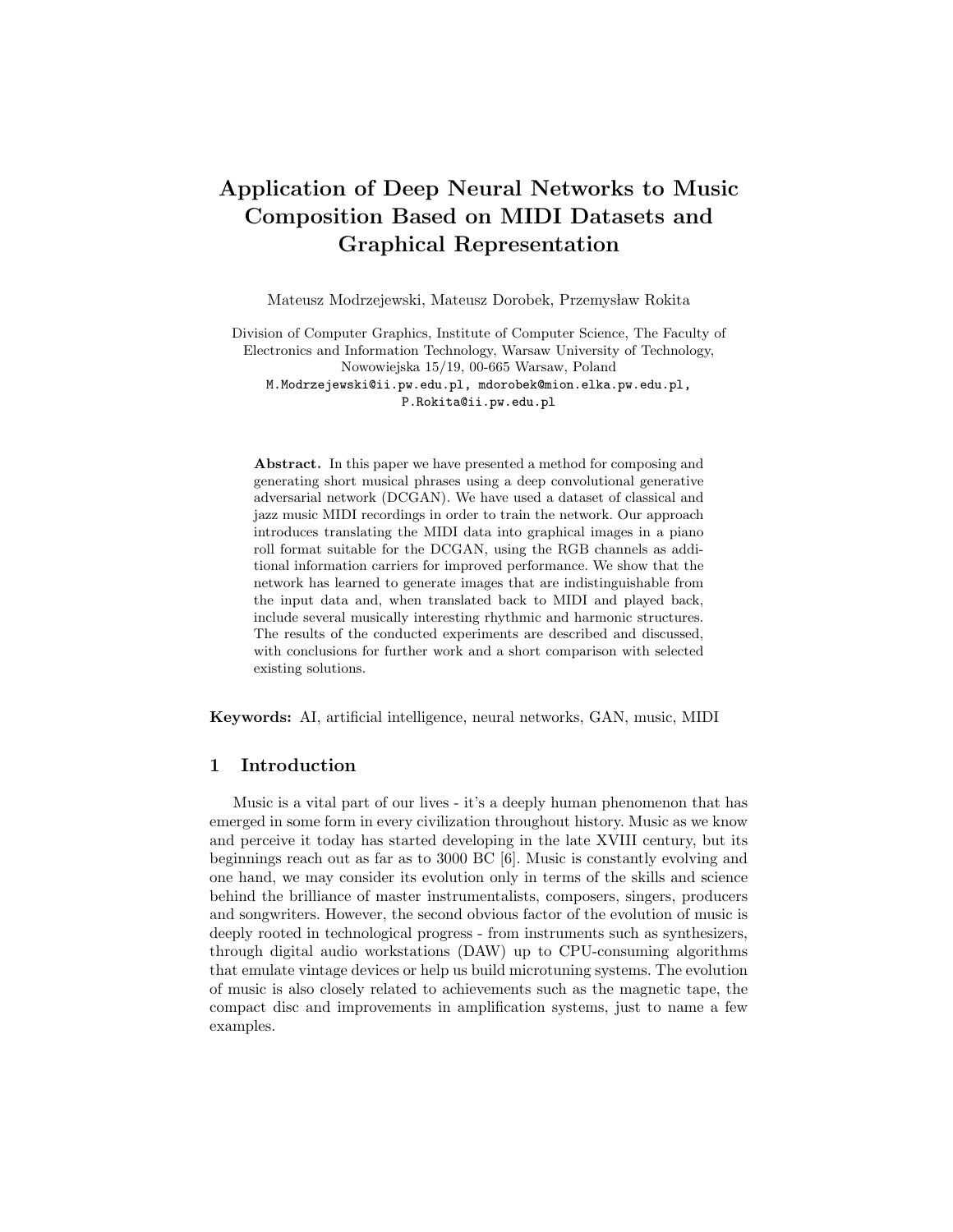Using artificial intelligence for generating music is interesting both in scientific and artistic terms:

- due to the abstract character and overall complexity of music, it is a very challenging information type for AI solutions;
- it expands our overall knowledge of how we perceive music and allows us to investigate the details of our creative process;
- as an undiscovered and highly experimental form of composition, it may be used to greatly stimulate the artist's creativity and offer new, unconventional forms of expression.

Besides of purely artistic applications, the need of such solutions is clearly visible with the development of such environments like Google Magenta [9] and attempts on music classification [1] and generation [7] [3], as well as with the expansion of the content creation market in modern media.

We propose to generate music using a graphic representation. We have created a dataset of images by transforming a quantized MIDI recordings dataset consisting of a classical music part and a jazz music part. The images were used for training the neural network to generate similar ones, which after decoding back to MIDI could be listened back to. Our expectation was therefore to train a network to generate samples capturing the overall character, as well as a certain level of harmonic and rhythmic content that could be found in the training data.

# 2 Datasets

#### 2.1 Our approach to data representation

MIDI files follow a protocol in which subsequent lines represent key and control actions. It is stored in a binary form and can be converted into a text format [11]. Although MIDI data can be used in the text format, we propose to use a latent graphical representation for the data. Our approach is to use an enhanced piano roll graphic format [12]. Piano roll represents both the time structure of music (rhythm), as well as the harmonic and melodic structure (pitches) in a comprehensible format. Our data processsing consists of:

- redundant information (comments etc.) is removed from the MIDI text,
- the dynamics of the samples are all set to maximum,
- all the samples are quantized to 30ms (16th note in 120BPM tempo),
- redundant long pauses are removed.

The MIDI data is then compressed to 64x64 images as shown on Fig. 1.

The scale of the piano has been reduced to 64 keys from the actual 88 by scaling the far notes by an octave, as the loss of information from these notes does not introduce particular modifications in the overall character of the samples.

The rhythm structure is also compressed by using the RGB channels as additional information carriers: each of the notes is coded using all of the subpixels of the bitmap, therefore stretching the timeline three times. Rhythm values are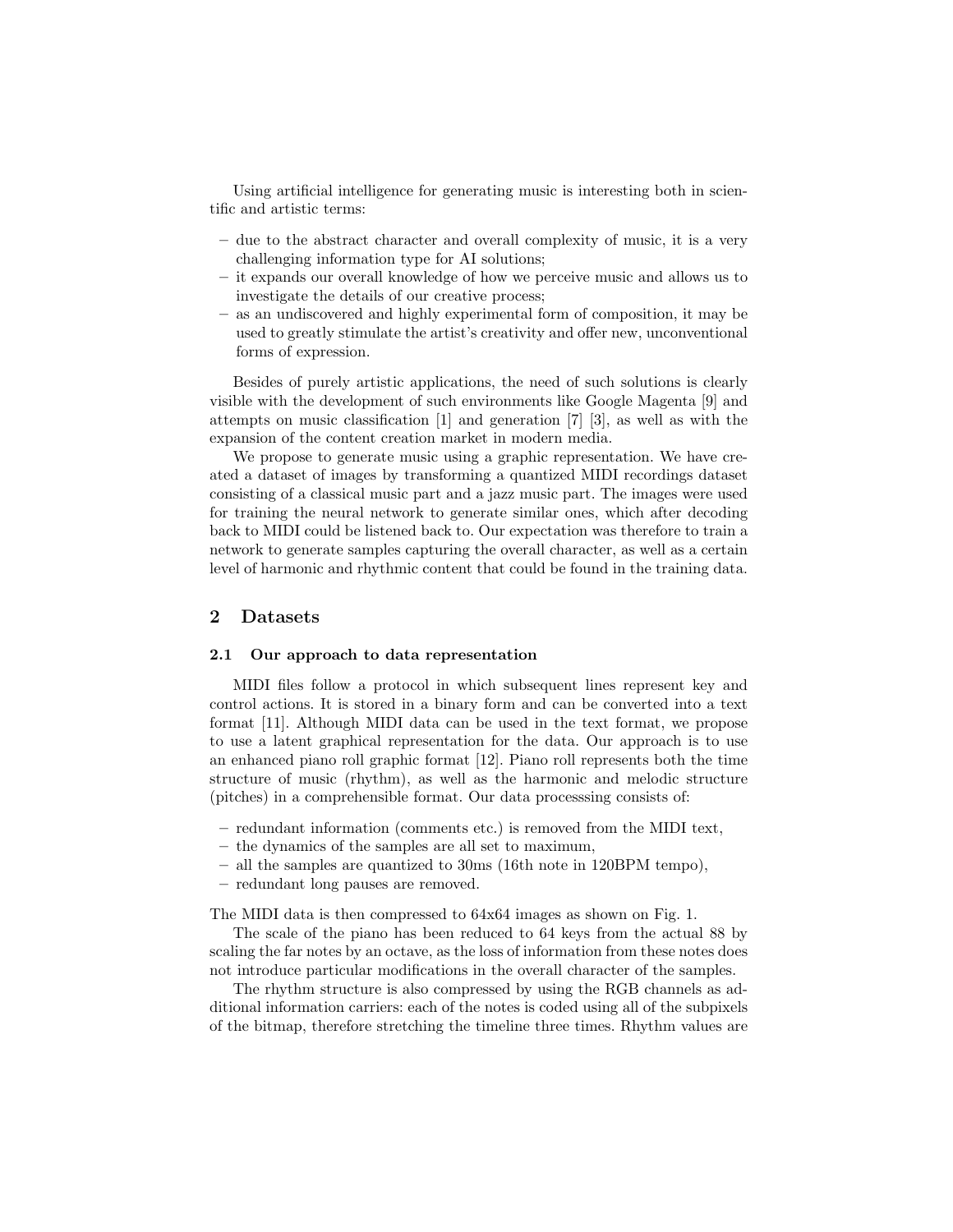

Fig. 1. Example MIDI files coded as RGB images, used for training the network.

represented by lighting up the subpixels: this allows to represent 20 seconds of music with each of the R, G, B, C, M, Y, K and W colored images, which is a sample length better than in most available solutions.

In some of the used training files, we have encountered an error as a result of incorrectly closed sustain pedal<sup>1</sup> events. The images containing this error had long white lines followed by an abrupt stop, as shown in Fig 2. We have decided not to remove these images, but rather to automatically shut the sustain pedal after 3 seconds (a time long enough for most of the actual situations where a piano player would use the pedal in the considered music examples). This additional processing stage also improved the rhythmic clarity of some of the data, while not introducing significant changes to the overall musical character of the data.



Fig. 2. Example of the error found in some data.

<sup>1</sup> While the sustain pedal is pressed, the notes of the piano sustain after keys are released by the pianist.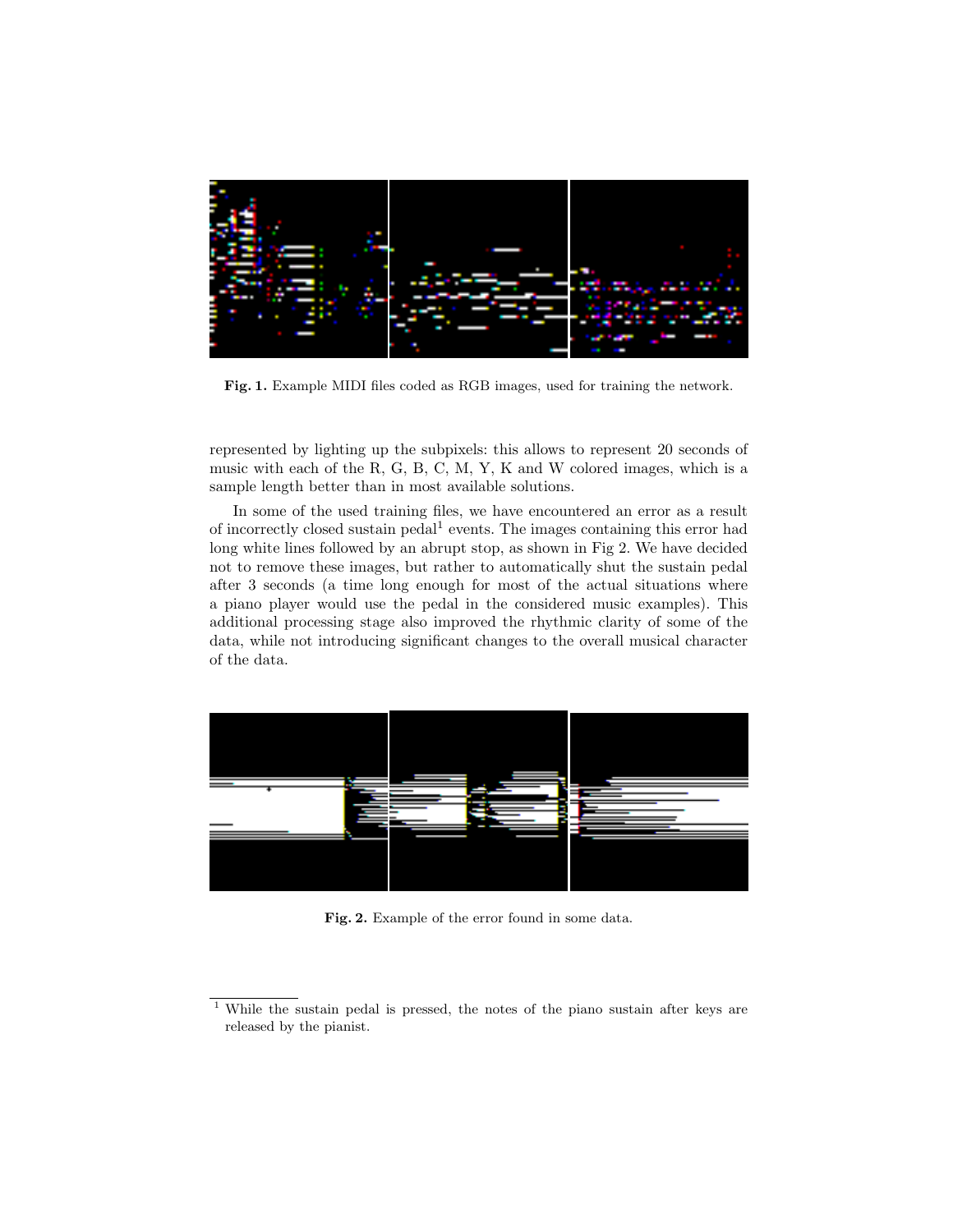### 2.2 Qualities of selected datasets

Due to a general lack of usable data in the piano roll format, we have decided to transform the MAESTRO MIDI dataset[5] into piano roll images. MAESTRO consists of 172 hours of virtuoso solo piano classical music in MIDI and WAV format. The files were collected from recordings of different piano players from a piano competition in Minneapolis, USA. We have also used an over 20 hours MIDI dataset of jazz pianist Doug McKenzie's recordings [2]. Table 1 shows a brief comparison of the qualities of the datasets.

| feature                                          | <b>MAESTRO MIDI</b>                                                              | Doug McKenzie dataset                                                                                                                                               |
|--------------------------------------------------|----------------------------------------------------------------------------------|---------------------------------------------------------------------------------------------------------------------------------------------------------------------|
|                                                  | (classical music)                                                                | (jazz piano)                                                                                                                                                        |
|                                                  |                                                                                  |                                                                                                                                                                     |
| number of samples                                | $25k$ images (ca. 172 hrs)                                                       | $2,9k$ images (ca. $20hrs$ )                                                                                                                                        |
| overall level of musical<br>technical difficulty | high                                                                             | high                                                                                                                                                                |
| overall rhythmic structure                       | presence of many                                                                 | varying, improvised                                                                                                                                                 |
|                                                  | non-repetive phrases with<br>fluent tempo changes<br>typical for classical music | rhythmic structures,<br>presence of triplet phrasing<br>in a swing context                                                                                          |
| harmonic structure                               | ordered, often very typical<br>for the rules of classical<br>music               | rich, includes more complex<br>harmonies typical for jazz<br>music (some of which are<br>improvised and some are<br>well-known, typical jazz<br>chord progressions) |
| dynamic structure                                | full range of dynamic (from<br>very soft to very loud)                           | full range of dynamic                                                                                                                                               |
| instruments                                      | solo piano                                                                       | mostly solo piano, some<br>files with double bass and<br>drums                                                                                                      |

Table 1. Features of the samples in the used data sets.

# 3 Method and summary of our approach

We have used a DCGAN implementation using PyTorch with the model structure as described in [4]. All experiments were performed using a Nvidia GPU with CUDA architecture. DCGAN contains two concurring convolutional networks: the generator, which is trying to create fake images similar to real ones, to fool the discriminator, which has to distinguish the training images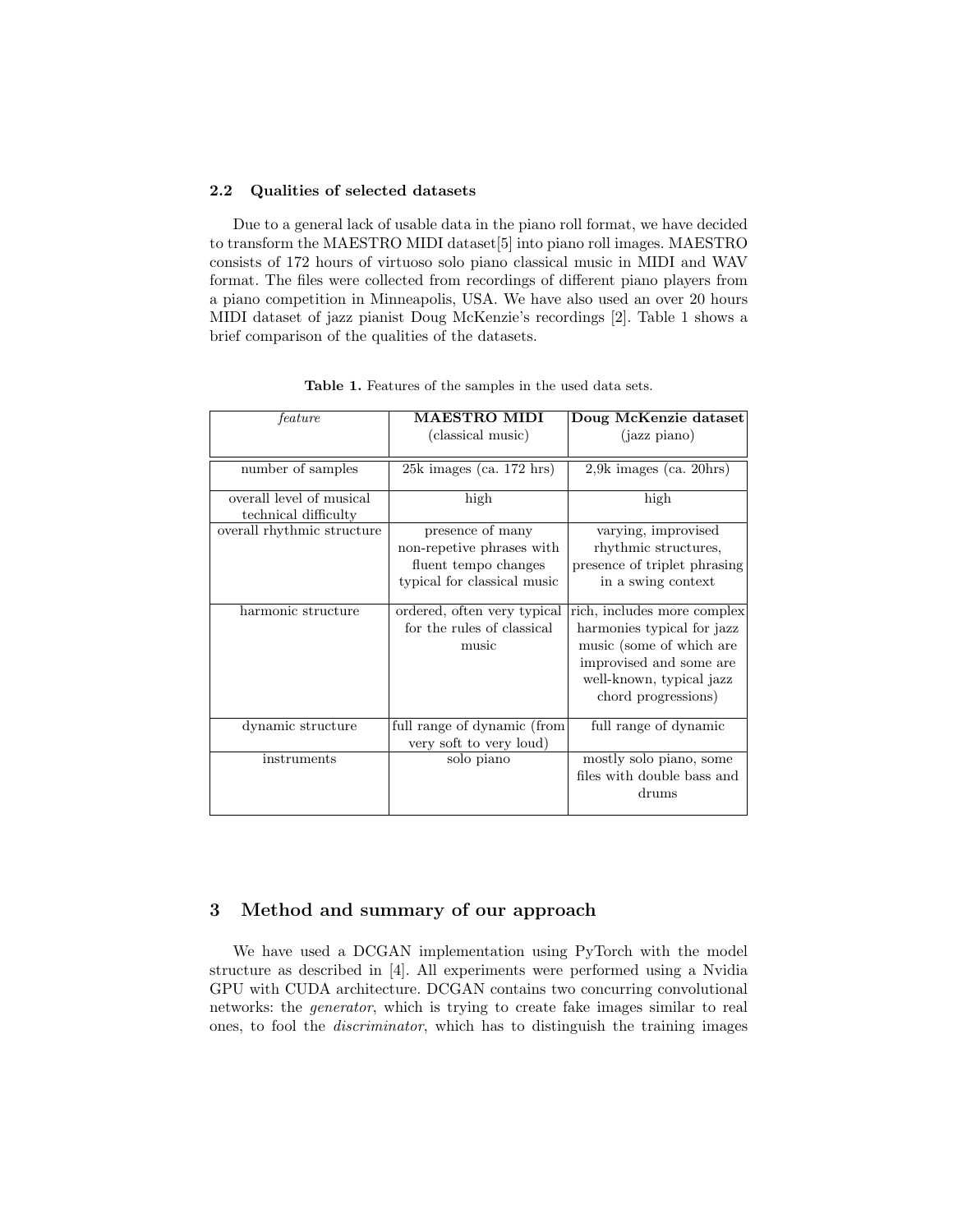from the generated images. Both of them have a CNN [13] structure to analyze and extract features from 2D matrices.



Fig. 3. Structure of the DCGAN.

All experiments were conducted used the training images that we have created from our MIDI datasets.

Upon performing qualitative experiments with the environment proposed above, we have also decided to perform additional experiments with an expanded dynamic range. In our main experiment, we have used flat dynamics set at the maximum value - the full dynamic range experiment was conducted in order to investigate how the dynamic spectrum affects the training process.

# 4 Results

### 4.1 MAESTRO dataset

In first experiment we have used generated images with binary dynamic range (on or off) generated from MAESTRO database. We have trained the network for 50 000 iterations, also trying whether an additional 20 000 iterations would improve the results.

Figure 4 shows the flat dynamic results. At first glance we can't distinguish real images from the fake ones, as the included structures are very similar. Figure 6 shows the loss functions for the two experiments. Additionally, Figure 5 shows single sample result images both without and with full dynamics.

Upon translation back to MIDI and listening through the generated material, we have found the presence of the following musical composition elements: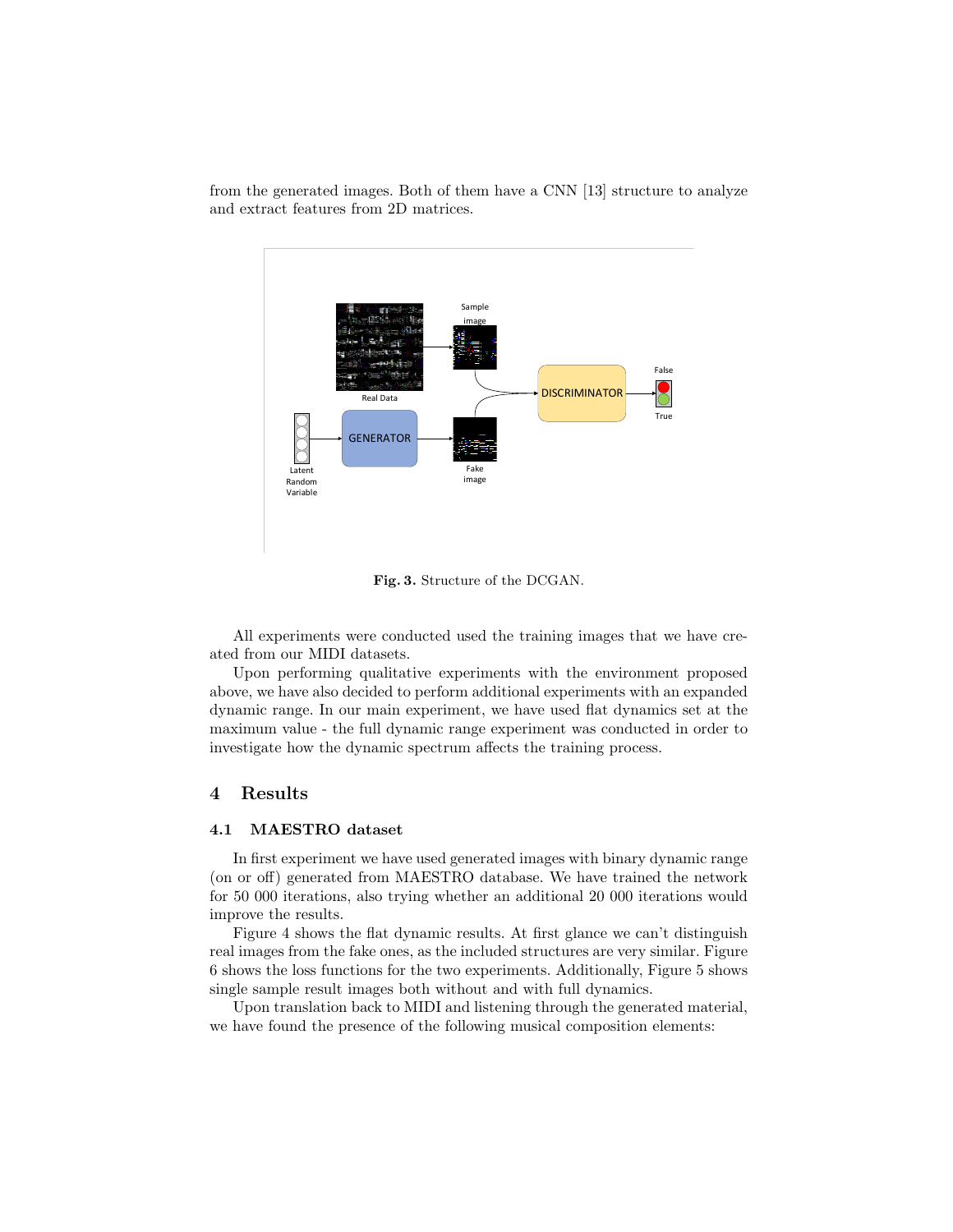

Fig. 4. Results generated with the MAESTRO dataset.



Fig. 5. Example result images with flat (left) and full (right) dynamic with the MAE-STRO set.

- major and minor chords;
- typical voicings and classical music cadenza resolutions;
- 4th chords;
- pronounced bass lines and arpeggios;
- V-I chord progressions (dominant to tonic chord one of the most important chord progressions in music theory) or a tonic chord at the end of a phrase;

The generated music had mostly a quite chaotic rhythmic structure, but that is due to the dynamic quantization and training using virtuoso performances, often including very fast and difficult pieces. Some of the samples have a much more pronounced and deliberate rhythmic structure, with clear phrases built out of eight and sixteenth notes.

Unfortunately, no significant improvement was introduced in the results after running 20 000 additional iterations, as much of the chaotic character remained unchanged. The harmonic elements were also similar to the previous experiment.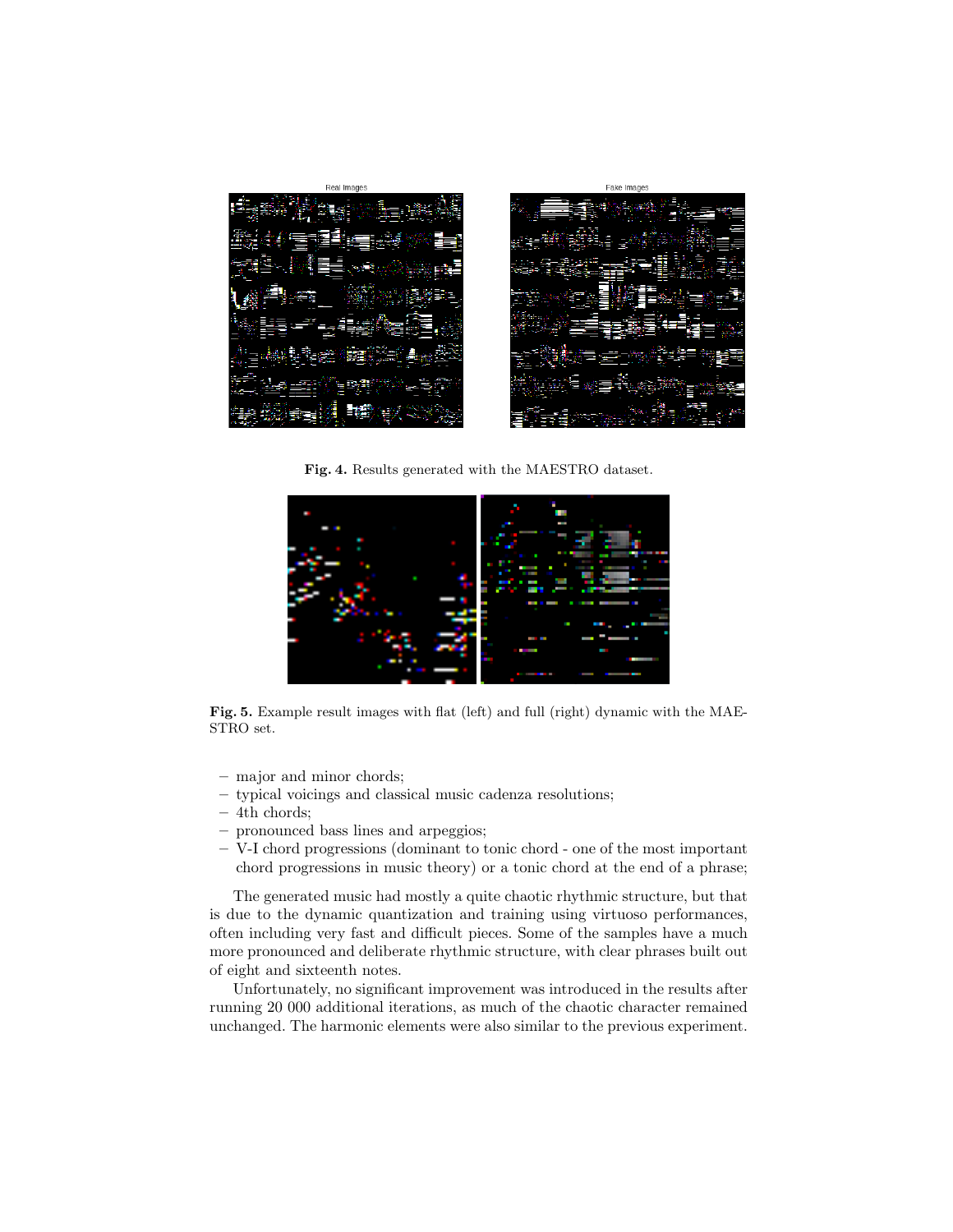The generator's cost is oscillating around a certain value, while the discriminator almost perfectly recognizes false images from real ones, as its loss function is close to 0.



Fig. 6. Loss function for a) MAESTRO dataset b) MAESTRO dataset with additional iterations.

As we can see in Figure 7, in the full dynamic experiment the discriminator cost went up and generator cost fell down to zero ofter 25 000 iterations, which means that the discriminator couldn't tell any difference between fake and real images. As suspected, the results were more chaotic both rhythmically and harmonically.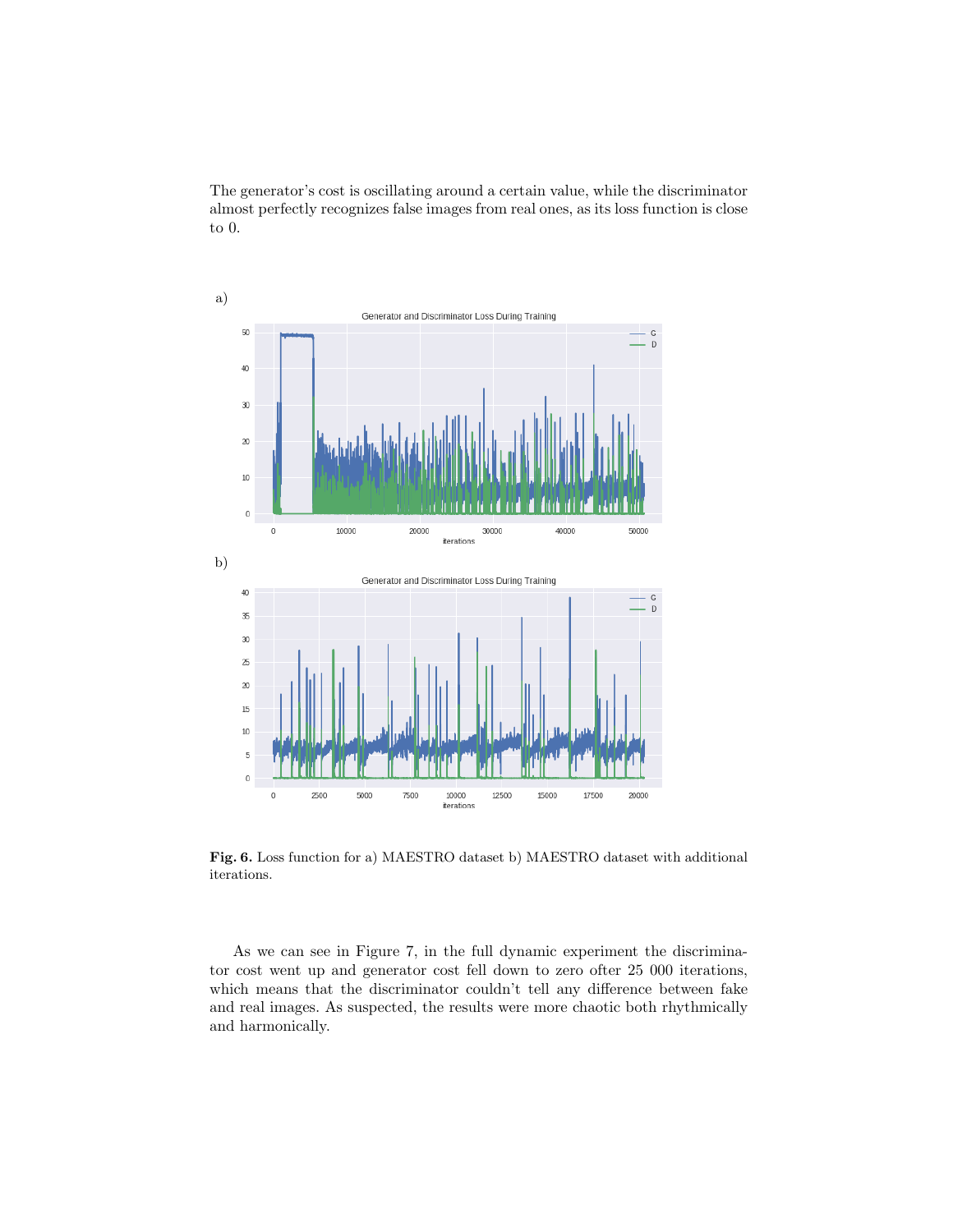

Fig. 7. Cost function in the full dynamic experiment.

### 4.2 Doug McKenzie MIDI dataset

In this experiment we have tried to receive similar results as in first one, but using a jazz music database. A 10 times smaller database allowed us to perform 120 000 iterations in approximately the same time as previous experiments. Figure 8 shows that after 100 000 iterations the generator cost went up, and discriminator cost fell down to zero - we can observe a learning reversal. In Figure 9 we can observe difference between images generated before and after the drastic generator const increase.



Fig. 8. Loss function with smaller database.

The results after the reversal were obviously a dense cluster of notes lacking major musical sense, but listening back to the results of iterations directly pre-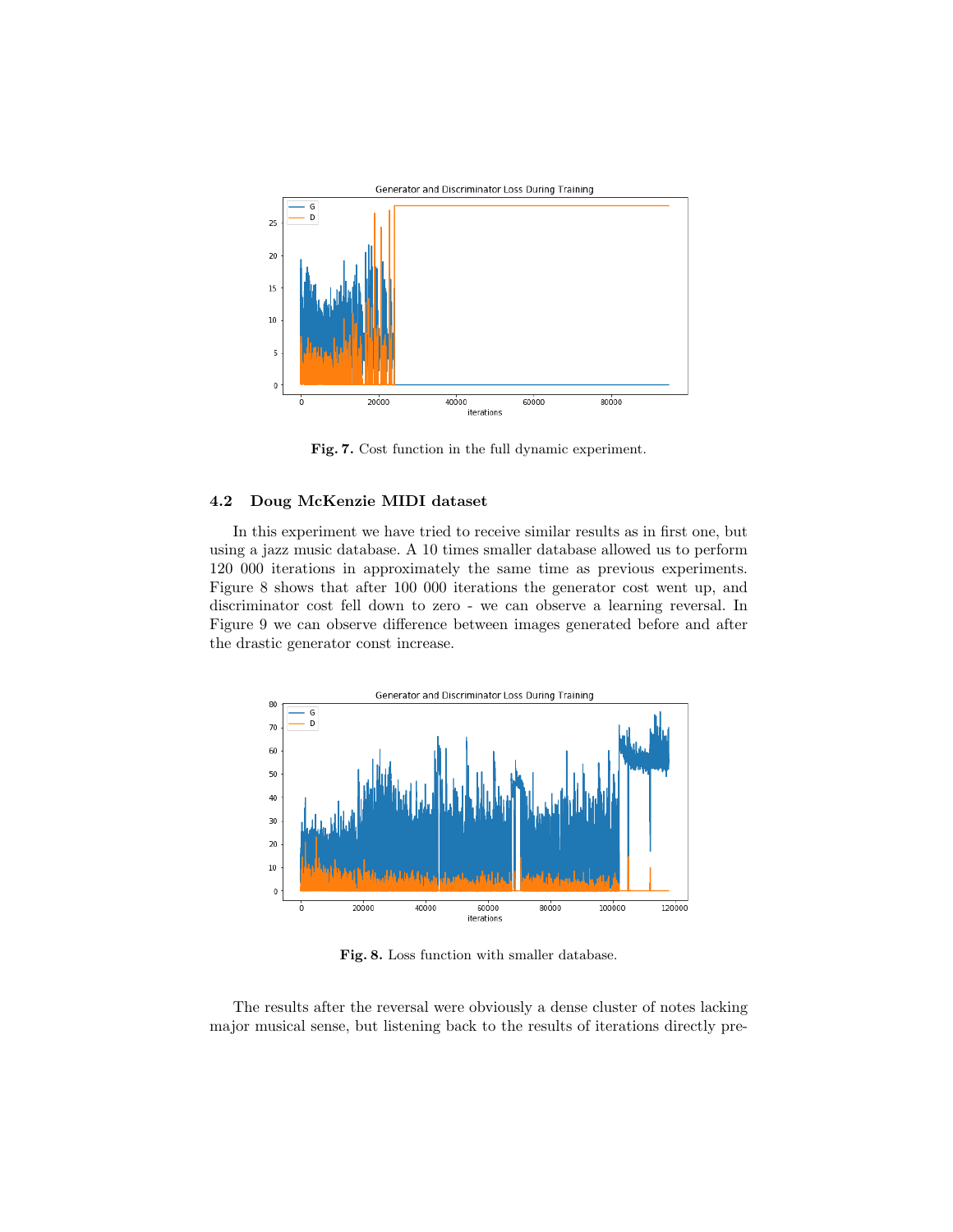

Fig. 9. Sample results obtained before (left) and after (right) learning reversal.

ceding the learning reversal we have observed satisfying results, including the presence of:

- altered chords typical for jazz and blues music;
- phrases finished by complex altered chords;

in addition to the elements mentioned above with classical music that can also be found in jazz music.

### 4.3 Result summary

Generated images in most cases were indistinguishable at first glance for a human (and in the experiment with full dynamic range even to discriminator). We are able to generate 20 second phrases with 64x64 images and 40 second phrases if dropping the piano keyboard reduction (but also largely increasing the training time). Most of our results have advanced harmonic structures, but quite chaotic rhythm. Melodic and bass lines showed up several times and so did arpeggios and even cadenzas with typical resolutions. Some examples also contained advanced jazz chords and tonic chords at the end of the phrase. Existing solutions for a similar problem of generating music (such as Magenta, DeepJazz [8] or Amper Music [10]) create music phrases that are much simpler and shorter, with just basic harmony and certain pre-defined or overfitted solutions. Most of them have a regular rhythm that is less chaotic than in our approach, but music generated by our DCGAN contains advanced progression with resolutions which is our main advantage over other similar projects.

# 5 Conclusions and further work

In this paper we have proposed a method for composing short musical phrases using a deep convolutional generative-adversarial network and a graphic representation of MIDI input data. The samples generated by our solution are longer